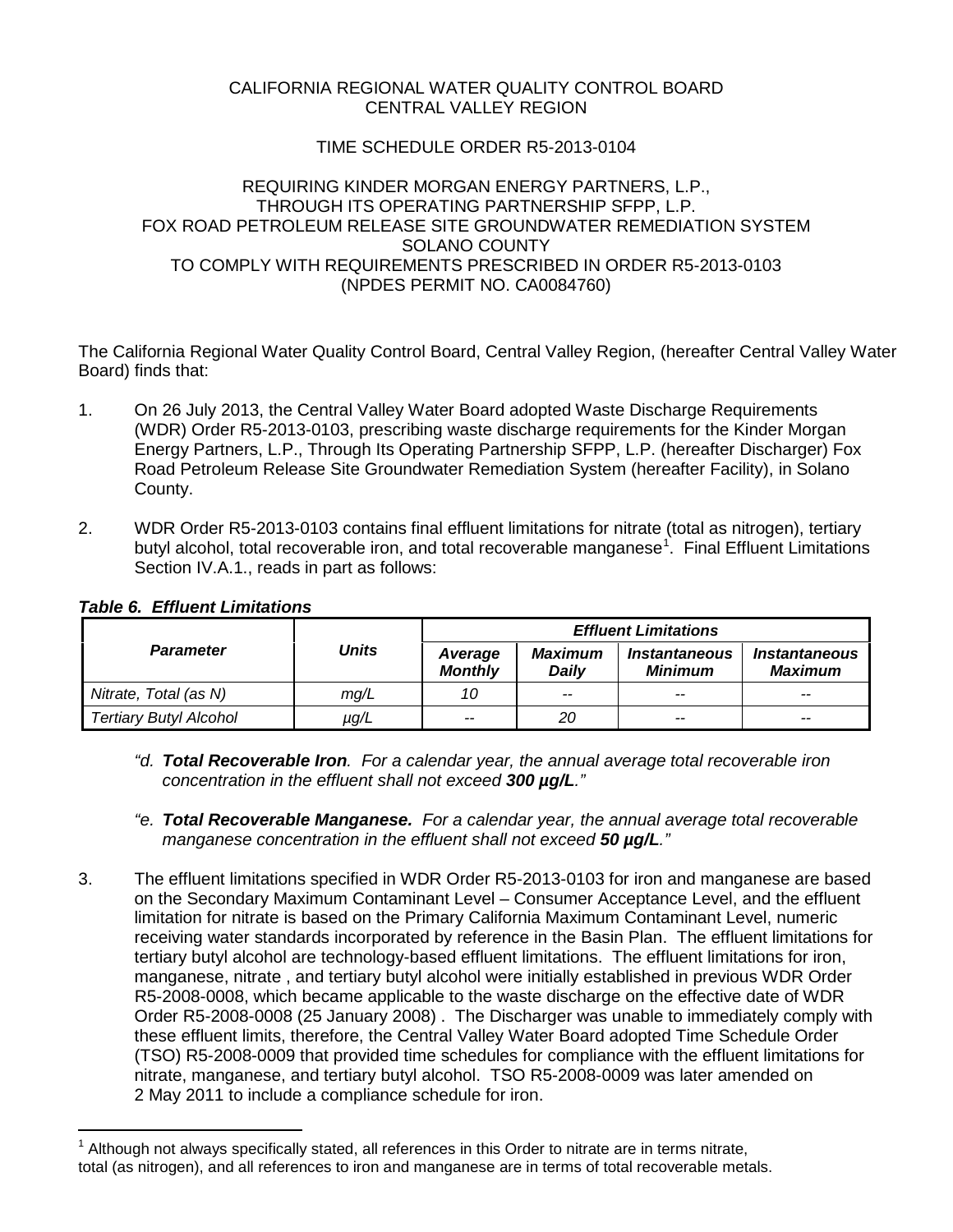TIME SCHEDULE ORDER R5-2013-0104 2 KINDER MORGAN ENERGY PARNTERS, L.P., THROUGH ITS OPERATING PARTNERSHIP SFPP, L.P. FOX ROAD PETROLEUM RELEASE SITE GROUNDWATER REMEDIATION SYSTEM

### **Need for Time Schedule Extension and Legal Basis**

- 4. The Discharger owns and operates a groundwater extraction treatment system (GWETS) to treat groundwater contaminated with petroleum hydrocarbons. The groundwater treatment system consists of four extraction trenches and 13 extraction wells. The groundwater treatment system currently extracts affected groundwater from two extraction trenches (T-2 and T-4) and two groundwater extraction wells (EX-09B and EX-10B). The treatment system consists of an influent holding tank, bag filters, an air stripper and seven granular activated carbon (GAC) vessels to remove the petroleum fuel constituents. A venturi was installed between the GAC vessels in series to increase the concentration of dissolved oxygen.
- 5. On 22 March 2013, the Discharger submitted an infeasibility analysis and request for additional time to comply with the final effluent limitations for nitrate, tertiary butyl alcohol, iron and manganese. Since TSO R5-2008-0009 was adopted, the Discharger has made diligent efforts to reduce concentrations of nitrate, tertiary butyl alcohol, iron and manganese. These efforts include:
	- Resumed groundwater extraction in October 2011 with focus in the downgradient portion of the site, which decreased the concentration of iron, manganese and petroleum hydrocarbons in the GWETS influent and effluent;
	- Increased the quantity of GAC vessels from five to seven during the third quarter of 2012, which assists in the removal of petroleum hydrocarbon and the associated fuel oxygenates. Additionally, the increased GAC vessels increases the filtration media for the removal of iron and manganese;
	- Installed a venturi between the first two GAC vessels during the fourth quarter of 2012. The added venturi increases the dissolved oxygen concentration in the process water and assists in iron and manganese removal; and
	- Conducted influent and midstream sampling after installation of the additional GAC vessels and venturi to assess for removal of iron and manganese.

#### **Mandatory Minimum Penalties**

6. California Water Code (CWC) sections 13385(h) and (i) require the Central Valley Water Board to impose mandatory minimum penalties (MMP's) upon dischargers that violate certain effluent limitations. CWC section 13385(j)(3) exempts the discharge from MMP's, "*where the waste discharge is in compliance with either a cease and desist order issued pursuant to Section 13301 or a time schedule order issued pursuant to Section 13300 or 13308, if all the [specified] requirements are met...for the purposes of this subdivision, the time schedule may not exceed five years in length...*".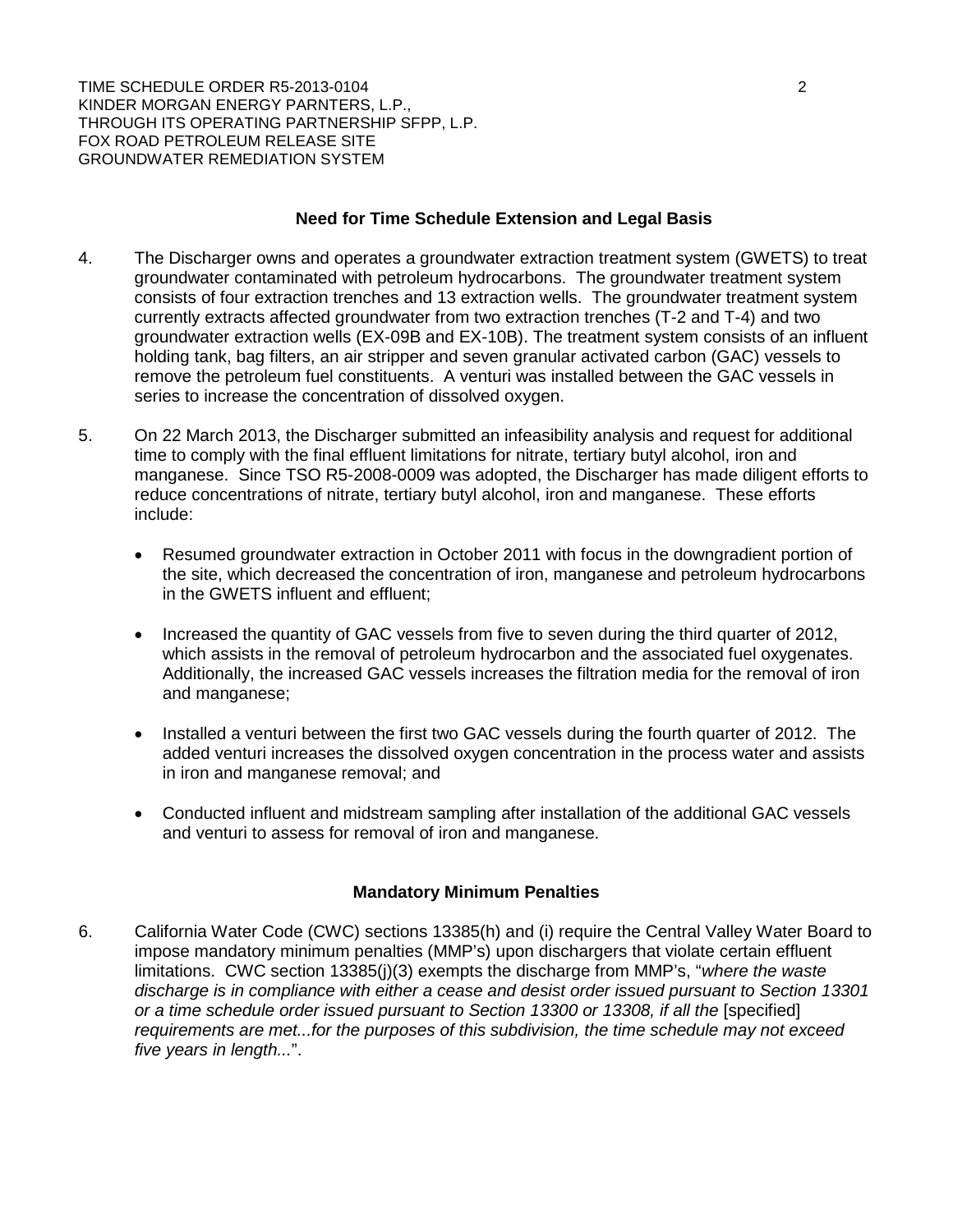TIME SCHEDULE ORDER R5-2013-0104 3 3 KINDER MORGAN ENERGY PARNTERS, L.P., THROUGH ITS OPERATING PARTNERSHIP SFPP, L.P. FOX ROAD PETROLEUM RELEASE SITE GROUNDWATER REMEDIATION SYSTEM

- 7. Per the requirements of CWC section 13385(j)(3), the Central Valley Water Board finds that:
	- a. This Order specifies the actions that the Discharger is required to take in order to correct the violations that would otherwise be subject to CWC section 13385(h) and (i).
	- b. To comply with final effluent limitations, the Discharger has determined that while additional GAC vessels and a venturi have been installed, an additional two years is necessary to 1) operate the GWETS for 12 months and collect influent and effluent data and 2) assess trends in concentrations and verify the efficacy of the GWETS to meet the final effluent limits.
	- c. This Order establishes a time schedule to bring the waste discharge into compliance with the effluent limitations that is as short as possible, taking into account the technological, operational, and economic factors that affect the design, development, and implementation of the control measures that are necessary to comply with the effluent limitations.
- 8. The final effluent limitations for nitrate, tertiary butyl alcohol, iron and manganese became applicable to the waste discharge on the effective date of WDR Order R5-2008-0008 (15 March 2008). TSO R5-2008-0009-01, as amended on 2 May 2011, provided protection from MMP's from 15 March 2008 to 31 December 2012 for violations of effluent limitations for nitrate, tertiary butyl alcohol, and manganese, and provided protection from MMP's from 2 May 2011 to 31 December 2012 for iron.
- 9. By statute, a Time Schedule Order may provide protection from MMP's for no more than five years, except as provided in CWC section 13385(j)(3)(C)(ii).
- 10. Per the requirements of CWC Section 13385(j)(3)(C)(ii)(I) for the purpose of treatment facility upgrade, the time schedule shall not exceed 10 years. Per the requirements of 13385(j)(3)(C)(ii)(II) following a public hearing, and upon a showing that the Discharger is making diligent progress toward bringing the waste discharge into compliance with the effluent limitation, the Central Valley Water Board may extend the time schedule for an additional five years, if the Discharger demonstrates that the additional time is necessary to comply with the effluent limitation. In accordance with CWC Section 13385(j)(3)(C)(ii)(I) the total length of the compliance schedules is less than ten years. The Central Valley Water Board finds, as described in previous findings in this Order, that the Discharger has demonstrated due diligence and is making diligent progress to bring the waste discharge into compliance with final effluent limitations for nitrate, tertiary butyl alcohol, iron and manganese contained in WDR Order R5-2013-0103.
- 11. Compliance with this Order exempts the Discharger from MMP's for violations of the final effluent limitations for nitrate, tertiary butyl alcohol, iron and manganese from the date of this Order until **31 December 2014**.
- 12. If an interim effluent limit contained in this Order is exceeded, then the Discharger is subject to MMPs for that particular exceedance as it will no longer meet the exemption in CWC Section 13385(j)(3).
- 13. In accordance with CWC section 13385(j)(3), the total length of protection from MMP's for nitrate, tertiary butyl alcohol, iron and manganese does not exceed ten years from the date the effluent limits became applicable to the waste discharge.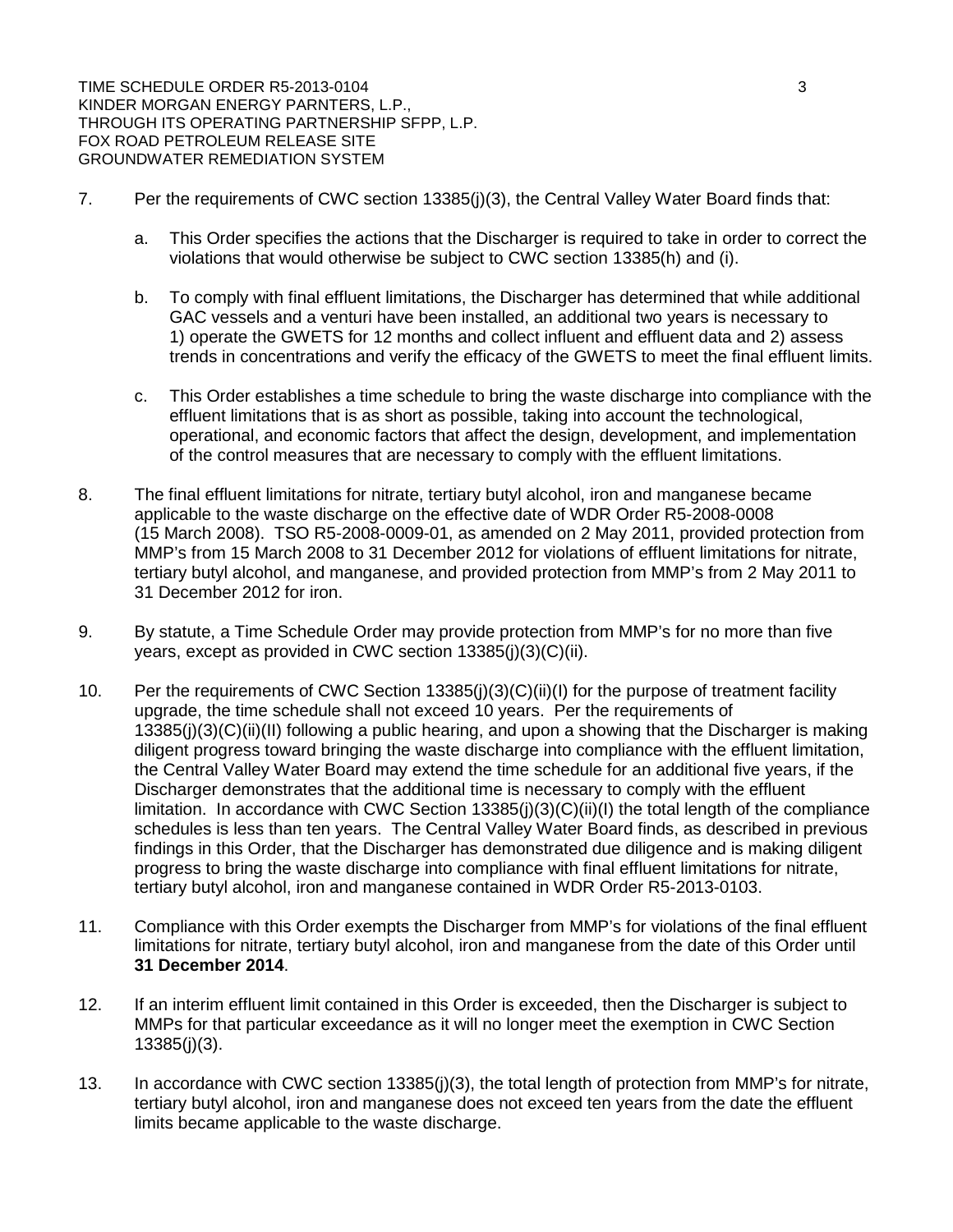TIME SCHEDULE ORDER R5-2013-0104 4 4 4 4 4 4 5 4 5 4 6 4 7 7 7 8 4 5 4 7 7 7 7 8 7 7 8 7 7 7 7 7 8 7 7 8 7 7 8 7 7 8 7 7 8 7 7 8 7 7 8 7 7 8 7 7 8 7 7 8 7 7 8 7 7 8 7 7 8 7 7 8 7 7 8 7 7 8 7 7 8 7 7 8 7 7 8 7 7 8 7 7 8 7 7 KINDER MORGAN ENERGY PARNTERS, L.P., THROUGH ITS OPERATING PARTNERSHIP SFPP, L.P. FOX ROAD PETROLEUM RELEASE SITE GROUNDWATER REMEDIATION SYSTEM

- 14. This Order provides a time schedule for completing the actions necessary to ensure compliance with the final effluent limitations for nitrate, tertiary butyl alcohol, iron and manganese contained in WDR Order R5-2013-0103. Since the time schedule for completion of actions necessary to bring the waste discharge into compliance exceeds one year, this Order includes interim effluent limitations and interim requirements and dates for their achievement.
- 15. The compliance time schedule in this Order includes interim performance-based effluent limitations for nitrate, iron and manganese. The interim effluent limitation for nitrate has been retained from TSO R5-2008-0009-01, however, the averaging period has been changed from a maximum daily effluent limit to a monthly average effluent limit to be consistent with the averaging period of the effluent limit in Order R5-2013-0103. In developing the interim limitations for nitrate, where there are 10 sampling data points or more, sampling and laboratory variability is accounted for by establishing interim limits that are based on normally distributed data where 99.9 percent of the data points will lie within 3.3 standard deviations of the mean (Basic Statistical Methods for Engineers and Scientists, Kennedy and Neville, Harper and Row). Therefore, the interim limitations for nitrate in this Order are retained as the mean plus 3.3 standard deviations of the available data.

The interim effluent limitations for iron and manganese consist of an average annual effluent concentration derived using effluent sample data from October 2011 through 20 March 2013, provided by the Discharger. In developing the interim limitations for iron and manganese, the maximum effluent concentrations were multiplied by a safety factor of two. Based on the effluent data, the interim annual average effluent limitations for iron and manganese were calculated as 2000 µg/L and 1700 µg/L, respectively. The statistical methods normally used to calculate performance-based effluent limits were found to be inadequate due to the large statistical variability of the data. The Discharger is able to extract groundwater from multiple wells and trenches with metals concentrations that vary drastically in each location. To statistically calculate a concentration that is originating from multiple locations with their own statistical variability is not feasible.

Tertiary butyl alcohol (TBA) is a break down product of methyl tert-butyl ether. TBA has been increasing in the groundwater over the past year and it is likely to continue to increase. It is infeasible to determine a performance-based effluent limitation for TBA based on past data, because the data may not be representative of TBA levels in the future.

16. The Central Valley Water Board finds that the Discharger can maintain compliance with the interim effluent limitations included in this Order. Interim effluent limitations are established when compliance with the final effluent limitations cannot be achieved by the existing Facility. Discharge of constituents in concentrations in excess of the final effluent limitations, but in compliance with the interim effluent limitations, can significantly degrade water quality and adversely affect the beneficial uses of the receiving stream on a long-term basis. The interim effluent limitations, however, establish an enforceable ceiling concentration until compliance with the final effluent limitation can be achieved.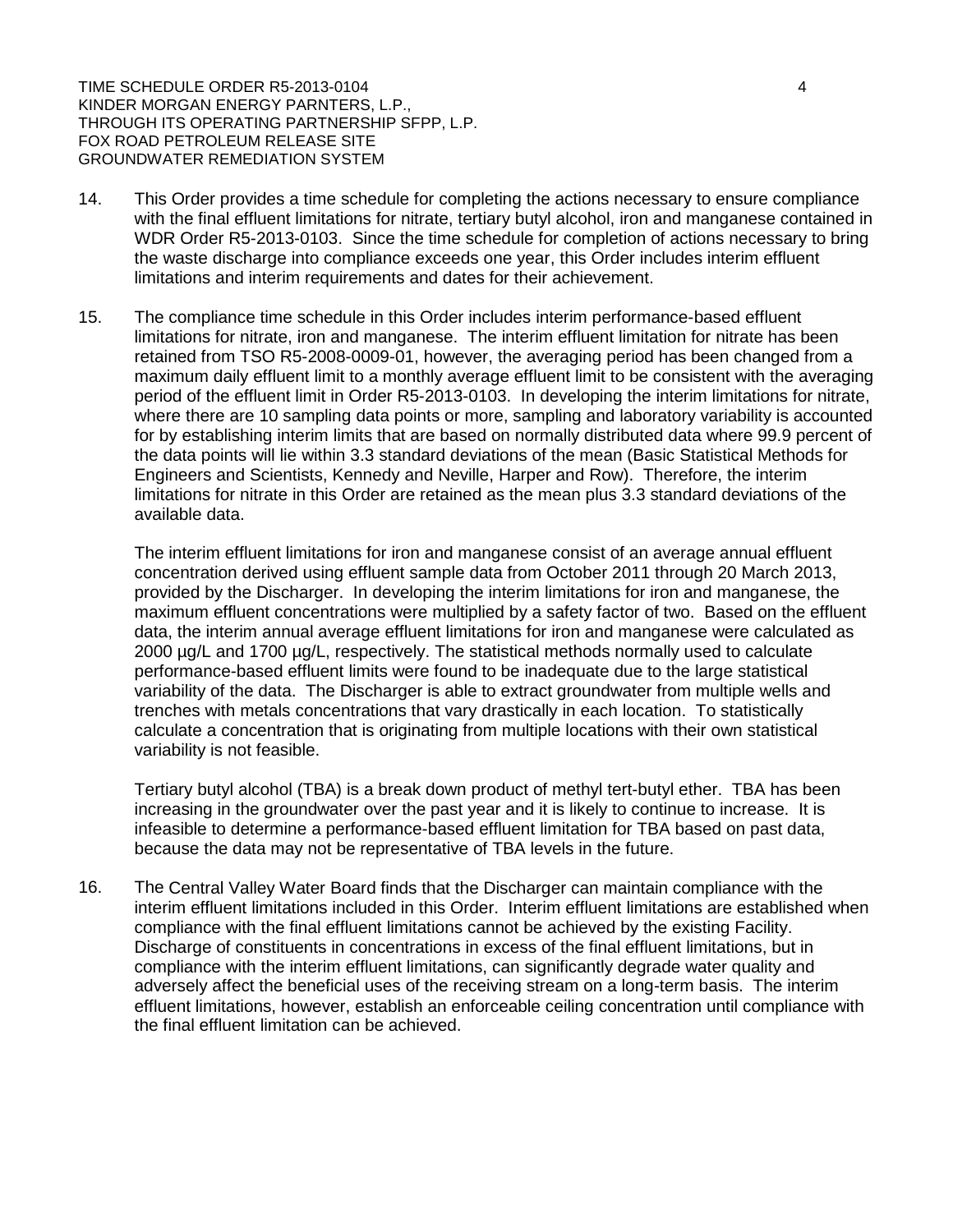TIME SCHEDULE ORDER R5-2013-0104 5 SHOW TO A RESERVE THE SCHEDULE ORDER R5-2013-0104 KINDER MORGAN ENERGY PARNTERS, L.P., THROUGH ITS OPERATING PARTNERSHIP SFPP, L.P. FOX ROAD PETROLEUM RELEASE SITE GROUNDWATER REMEDIATION SYSTEM

#### **Other Regulatory Requirements**

- 17. CWC section 13300 states: "*Whenever a regional board finds that a discharge of waste is taking place or threatening to take place that violates or will violate requirements prescribed by the regional board, or the state board, or that the waste collection, treatment, or disposal facilities of a discharger are approaching capacity, the board may require the discharger to submit for approval of the board, with such modifications as it may deem necessary, a detailed time schedule of specific actions the discharger shall take in order to correct or prevent a violation of requirements.*"
- 18. CWC section 13267 states in part: *In conducting an investigation specified in subdivision (a), the regional board may require that any person who has discharged, discharges, or is suspected of having discharged or discharging, or who proposes to discharge waste within its region, or any citizen or domiciliary, or political agency or entity of this state who has discharged, discharges, or is suspected of having discharged or discharging, or who proposes to discharge, waste outside of its region that could affect the quality of waters within its region shall furnish, under penalty of perjury, technical or monitoring program reports which the regional board requires. The burden, including costs, of these reports shall bear a reasonable relationship to the need for the report and the benefits to be obtained from the reports. In requiring those reports, the regional board shall provide the person with a written explanation with regard to the need for the reports, and shall identify the evidence that supports requiring that person to provide the reports.*
- 19. The Discharger owns and operates the treatment facility which is subject to this Order. The technical and monitoring reports required by this Order are necessary to determine compliance with the WDRs and with this Order.
- 20. Issuance of this Order is exempt from the provisions of the California Environmental Quality Act (Pub. Resources Code, § 21000 et seq.) ("CEQA") pursuant to CWC section 13389, since the adoption or modification of a NPDES permit for an existing source is statutorily exempt and this Order only serves to implement a NPDES permit. (*Pacific Water Conditioning Ass'n, Inc. v. City Council of City of Riverside (1977) 73 Cal.App.3d 546, 555-556.*).
- 21. On 26 July 2013, in Rancho Cordova, California, after due notice to the Discharger and all other affected persons, the Central Valley Water Board conducted a public hearing at which evidence was received to consider this Cease and Desist Order under CWC section 13301 to establish a time schedule to achieve compliance with waste discharge requirements.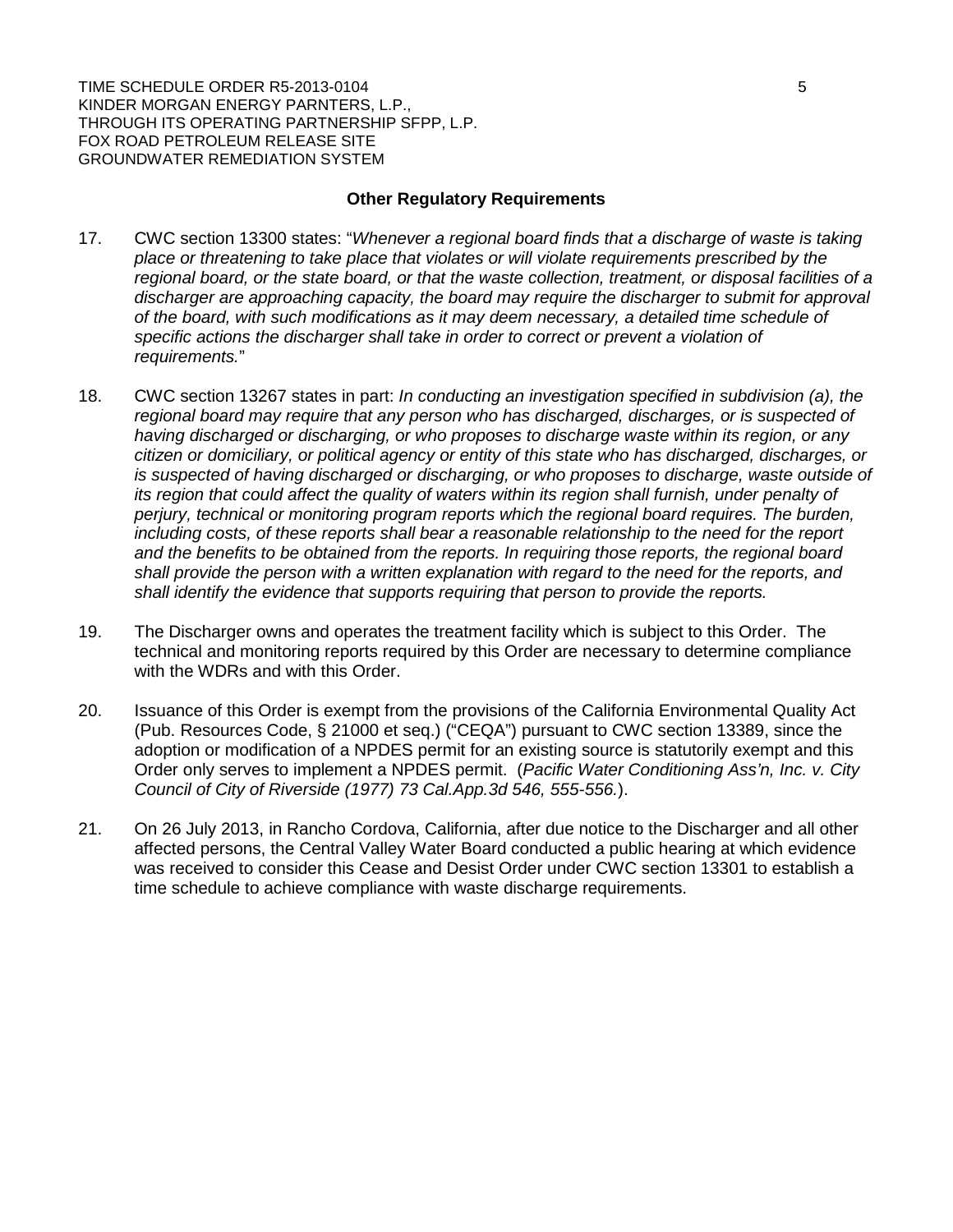TIME SCHEDULE ORDER R5-2013-0104 6 KINDER MORGAN ENERGY PARNTERS, L.P., THROUGH ITS OPERATING PARTNERSHIP SFPP, L.P. FOX ROAD PETROLEUM RELEASE SITE GROUNDWATER REMEDIATION SYSTEM

# **IT IS HEREBY ORDERED THAT:**

- 1. Time Schedule Order R5-2008-0009-01 is rescinded upon the effective date of this Order except for enforcement purposes.
- 2. Pursuant to CWC Section 13300 and 13267, the Discharger shall comply with the following time schedule to ensure completion of the compliance project described in Finding 7b, above:

| <b>Task</b>                                                                                                                                                                                                                                                                                                    | Date Due                |
|----------------------------------------------------------------------------------------------------------------------------------------------------------------------------------------------------------------------------------------------------------------------------------------------------------------|-------------------------|
| Submit Updated Method of Compliance Workplan/Schedule                                                                                                                                                                                                                                                          | <b>Complete</b>         |
| Submit and Implement an updated Pollution Prevention Plan pursuant to CWC<br>section 13263.3(d)(2) for iron, manganese, nitrate, and tertiary butyl alcohol,<br>which includes a plan to operate the groundwater extraction system to<br>strategically pump from areas that minimize pollutant concentrations. | <b>Complete</b>         |
| Progress Reports <sup>1</sup>                                                                                                                                                                                                                                                                                  | 1 January, annually     |
| Full compliance with iron, manganese, nitrate, and tertiary butyl alcohol<br>limitations                                                                                                                                                                                                                       | <b>31 December 2014</b> |

<sup>1</sup> The progress reports shall detail what steps have been implemented towards achieving compliance with waste discharge requirements, including studies, construction progress, evaluation of measures implemented, and recommendations for additional measures as necessary to achieve full compliance by the final date.

3. The following interim effluent limitations shall be effective immediately. The interim effluent limitations for iron, manganese, nitrate, and tertiary butyl alcohol shall be effective until **31 December 2014**, or when the Discharger is able to come into compliance, whichever is sooner:

| <b>Parameter</b>                                                         | <b>Units</b> | <b>Monthly Average</b><br><b>Effluent Limitation</b> | <b>Maximum Daily</b><br><b>Effluent Limitation</b> | <b>Annual Average</b><br><b>Effluent Limitation</b> |  |  |
|--------------------------------------------------------------------------|--------------|------------------------------------------------------|----------------------------------------------------|-----------------------------------------------------|--|--|
| Iron, Total Recoverable                                                  | $\mu$ g/L    |                                                      |                                                    | 2000                                                |  |  |
| Manganese, Total Recoverable                                             | $\mu$ g/L    |                                                      |                                                    | 1700                                                |  |  |
| Nitrate, Total (as N)                                                    | mg/L         | 34                                                   |                                                    |                                                     |  |  |
| <b>Tertiary Butyl Alcohol</b>                                            | $\mu$ g/L    |                                                      | No Limit <sup>1</sup>                              |                                                     |  |  |
| It is infeasible to calculate a performance-based limit. See Finding 15. |              |                                                      |                                                    |                                                     |  |  |